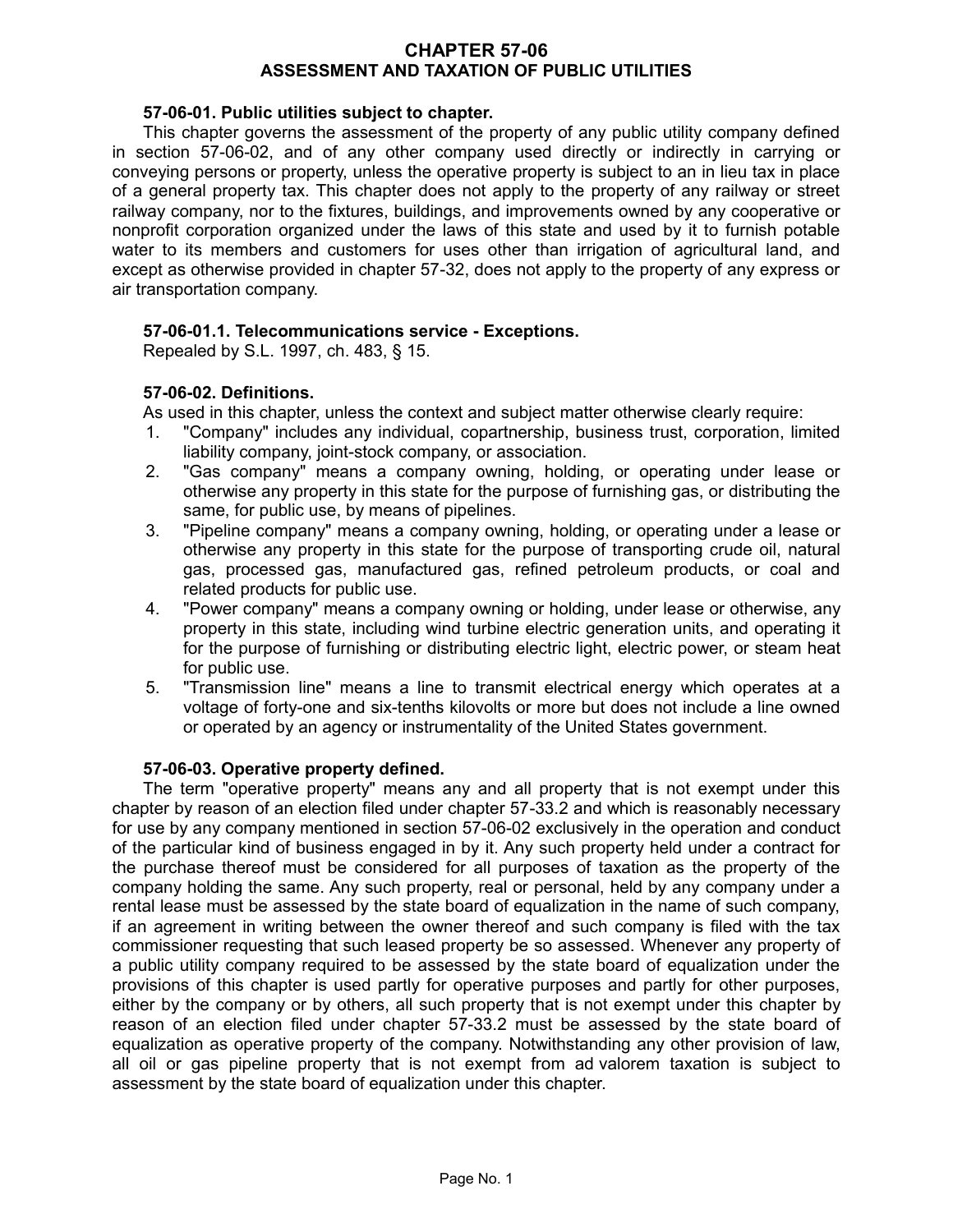## **57-06-04. Property jointly owned.**

When property subject to assessment under the provisions of this chapter is owned jointly by two or more companies, the state board of equalization may assess such property to the company having the control, supervision, and maintenance thereof, or to the owning companies, in proportion to the values of their respective interests therein. Every company, in its return required under this chapter, shall set forth in detail property thus jointly owned so as to show specifically what interest each joint owner has therein. Notice to any company having control, supervision, and maintenance of such jointly owned property is notice to all companies interested therein.

## **57-06-05. Annual assessment.**

The state board of equalization, at its annual meeting in July, shall assess the franchises and all operative property of power, gas, pipeline, and other companies, covered by this chapter, with reference to the value thereof on the first day of January of that year.

## **57-06-06. Reports of companies.**

Each company required to be assessed under the provisions of this chapter annually, on or before the first day of May, under oath of the president or other chief executive officer, and the secretary or treasurer or auditor or superintendent of the company, shall make and file with the tax commissioner, in the manner prescribed by the tax commissioner, a report containing the following information, so far as applicable to the company making the report, as of January first of the year in which the report is furnished:

- 1. The name of the company.
- 2. The nature of the company, whether a person, association, corporation, or limited liability company, and under the laws of the state or country organized, the date of original organization, the date of reorganization, consolidation, or merger, with specific reference to laws authorizing the same.
- 3. Location of its principal office.
- 4. The name of the place where its books, papers, and accounts are kept.
- 5. The name and post-office address of the president, secretary, treasurer, auditor, superintendent, general manager, and all other general officers.
- 6. The name and post-office address of the chief officer or managing agent of the company in North Dakota and of all other general officers residing in this state.
- 7. The total number of shares of capital stock.
- 8. The par value of the shares of the capital stock for the whole system, showing separately the amount authorized, amount issued, amount outstanding, and dividends paid thereon.
- 9. If the capital stock has no market value, the actual value on the dates and for the periods designated by the tax commissioner.
- 10. The funded debt of the company for the whole system and a detailed statement of all series of bonds, debentures, or other securities, forming a part of the funded debt, at par value, with the date of issue, maturity, rate of interest, and amount of interest for the preceding year.
- 11. The market value of each series of funded debt securities for the whole system on the dates and for the periods designated by the tax commissioner, and if the whole or a part of the funded debt has no market value, then its actual value for the dates and periods as the tax commissioner may specify.
- 12. The general description of the operative and nonoperative real estate of the company in North Dakota as would be sufficient in a conveyance thereof, under a judicial decree, to vest in the grantee all title and interest in and to the property.
- 13. A description of the personal property of the company, including moneys and credits, held by the company as a whole system, and the part of the property apportioned to the line in North Dakota.
- 14. The whole length of the lines of the system operated by the company and the length of the lines in North Dakota, whether operated as owner, lessee, or otherwise. The length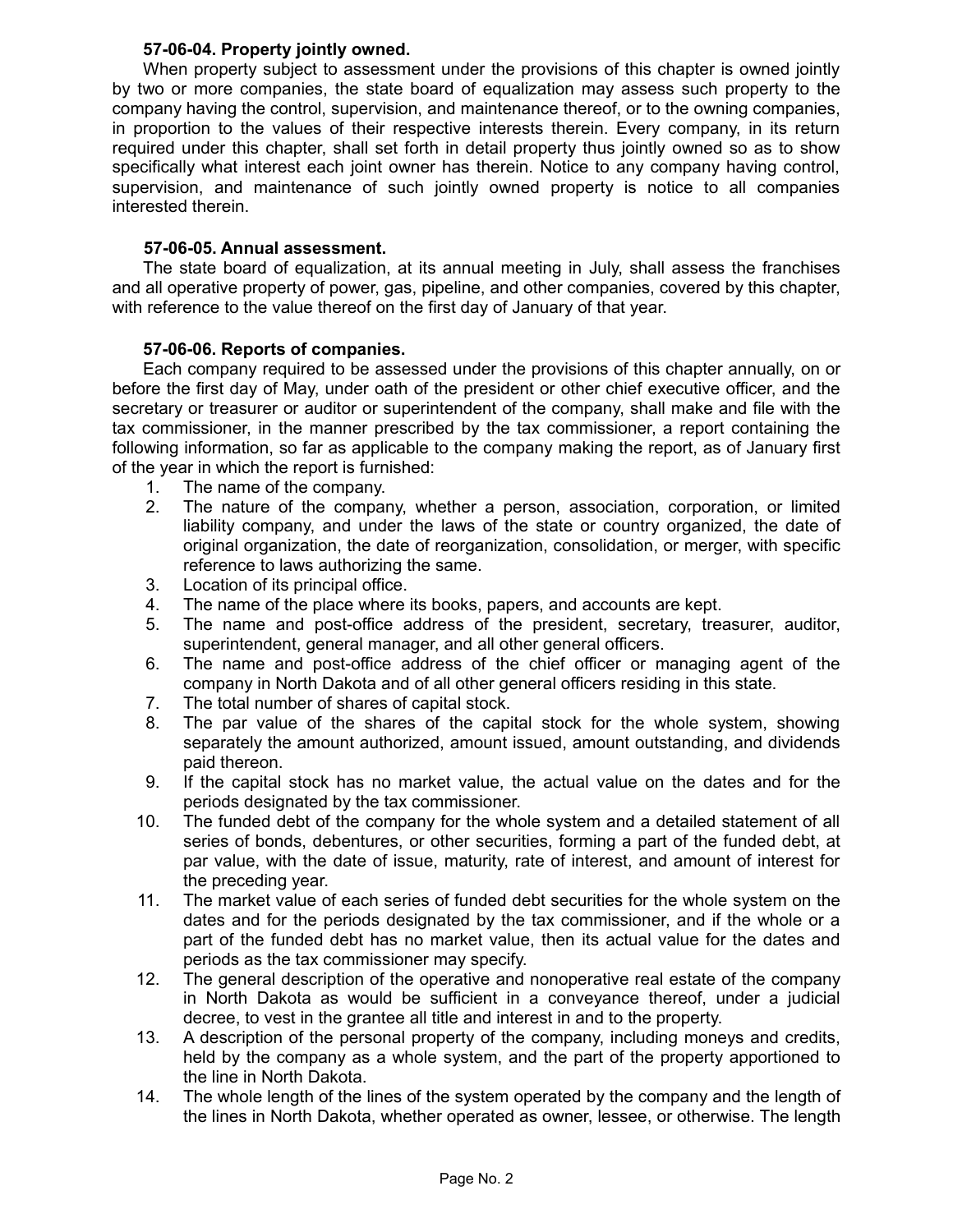of the line operated for the whole system and in North Dakota shall be separately reported.

- 15. The entire gross earnings of the company from operation, expenses of operation, net earnings and income from operation, and the income from other sources, for the whole system, and in North Dakota, for the years or period the tax commissioner may request or specify, not exceeding five years.
- 16. The location of the property of the company within this state by counties, municipalities, and districts, in the manner and detail as the tax commissioner shall prescribe.
- 17. Other facts and information as the tax commissioner may require or which the company may deem material relating to the taxation of its property in this state.

#### **57-06-07. Additional information from power companies.**

Each power company shall report further as follows:

- 1. Number of miles [kilometers] of pole line in each taxing district in each county in the state, separated and classified as to location and character, as the tax commissioner may require; and
- 2. Cost of construction of such lines fully equipped, together with the present value per mile [1.61 kilometers] of such lines in each taxing district in each county.

## **57-06-08. Additional information from gas companies.**

Each gas and pipeline company shall report further as follows:

- 1. The number of miles [kilometers] of pipeline in each taxing district in each county in the state, separated and classified as to location, size, and character as may be required by the tax commissioner; and
- 2. The cost of construction of such lines, fully equipped, together with the present value per mile [1.61 kilometers] of such lines in each taxing district in each county.

### **57-06-09. Penalty for failure to furnish report.**

If any company refuses or neglects to make the report required by this chapter, or refuses or neglects to furnish any information requested, the tax commissioner shall obtain the best information available on the facts necessary to be known in order to discharge the tax commissioner's duties with respect to the valuation and assessment of the property of the company. If any company fails to make the report required under this chapter on or before the first day of May of any year, the state board of equalization shall add twenty percent to the assessed value of the property of the company for that year. If any company fails to make the report required under this chapter on or before the first day of June of any year, the state board of equalization shall add an additional ten percent to the assessed value of the property of the company for that year. On or before the first day of June, for good cause shown, the tax commissioner may waive all or any part of the penalty that attached under this section.

#### **57-06-09.1. Penalty for continued failure to furnish report.**

If any company fails to make the report required under this chapter for three consecutive years, the state board of equalization shall add a penalty of five thousand dollars for each failure to make the required report, which must be collected as a part of the tax.

#### **57-06-10. Plants under construction.**

Any property of the classes mentioned in this chapter owned by a company constructing a new plant or system, even though no part of such new plant or system is in operation, must be considered operative property and is subject to assessment and taxation.

#### **57-06-11. Tentative valuation by tax commissioner.**

The tax commissioner, on or before June fifteenth of each year, shall ascertain and determine the value of all operative property of any company required to be assessed under the provisions of this chapter. This determination of value must be made for the guidance of the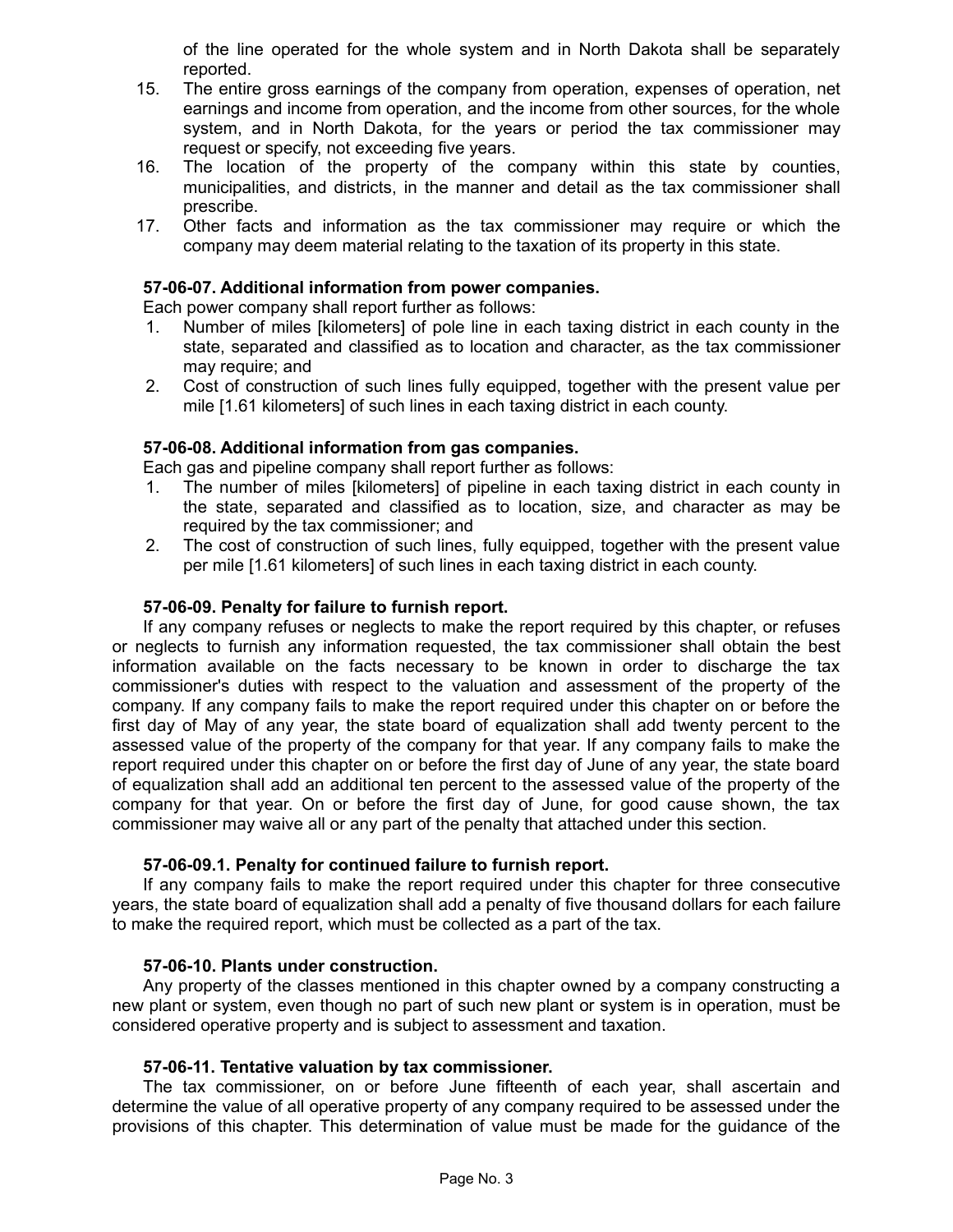state board of equalization in assessing the property at its annual meeting in July. In making the determination of value, the tax commissioner must be governed by the rules provided in this chapter and by direction given to the tax commissioner by the state board of equalization.

## **57-06-12. Tentative assessment to be made and notice of hearing.**

The tax commissioner shall give ten days' notice in a manner determined by the tax commissioner to each company, or its representative in North Dakota, of the amount of its tentative assessment and the meeting of the state board of equalization on the second Tuesday of July, at which meeting each company is entitled to present evidence before the state board of equalization relating to the value of the property of the company.

## **57-06-13. General powers of investigation.**

In any matter material to the valuation, assessment, or taxation of property under this chapter, the tax commissioner may exercise any and all of the powers conferred upon the tax commissioner by law. Every public officer required to do so shall make return to the tax commissioner, in such form as the tax commissioner prescribes, of all information the tax commissioner may call for. The property, records, books, accounts, and papers of any company required to be assessed under this chapter, upon order of the state board of equalization, are subject to visitation and examination by the tax commissioner or by such person as the tax commissioner designates for that purpose.

## **57-06-14. Method of valuation.**

The operative property of each company assessed under this chapter must be assessed in the following manner:

- 1. For the purpose of determining the value of the property, the tax commissioner and the state board of equalization shall take into consideration the earning power of the property as shown by its gross earnings and net operating income, the market or actual value of its stocks and bonds, the value of its franchises, rights, and privileges granted under the laws of this state to do business in this state, and any other legally established evidences of value as enable the board to make a just and equitable assessment.
- 2. In the case of a company that owns or operates properties or lines partly within and partly without this state, the tax commissioner and state board of equalization shall value only the property within this state.
- 3. In determining the value of the portion within this state of an interconnected, or continuous system, the tax commissioner and state board of equalization may take into consideration the value of the entire system and of the part within this state, the mileage of the whole system and of the part within this state, the total operating earnings within and without this state, together with any other information, facts, and circumstances as will enable the officers to make a just and correct assessment.
- 4. The board may take into consideration the reports, annual or otherwise, filed by any company required to be assessed under this chapter with the public service commission and shall take into consideration any valuation of such company by the public service commission.

#### **57-06-14.1. Taxation of centrally assessed wind turbine electric generators.**

- 1. A centrally assessed wind turbine electric generation unit with a nameplate generation capacity of one hundred kilowatts or more on which construction is completed before January 1, 2015, must be valued at three percent of assessed value to determine taxable valuation of the property except:
	- a. A centrally assessed wind turbine electric generation unit with a nameplate generation capacity of one hundred kilowatts or more, for which a purchased power agreement was executed after April 30, 2005, and before January 1, 2006, and construction was completed after April 30, 2005, and before July 1, 2006,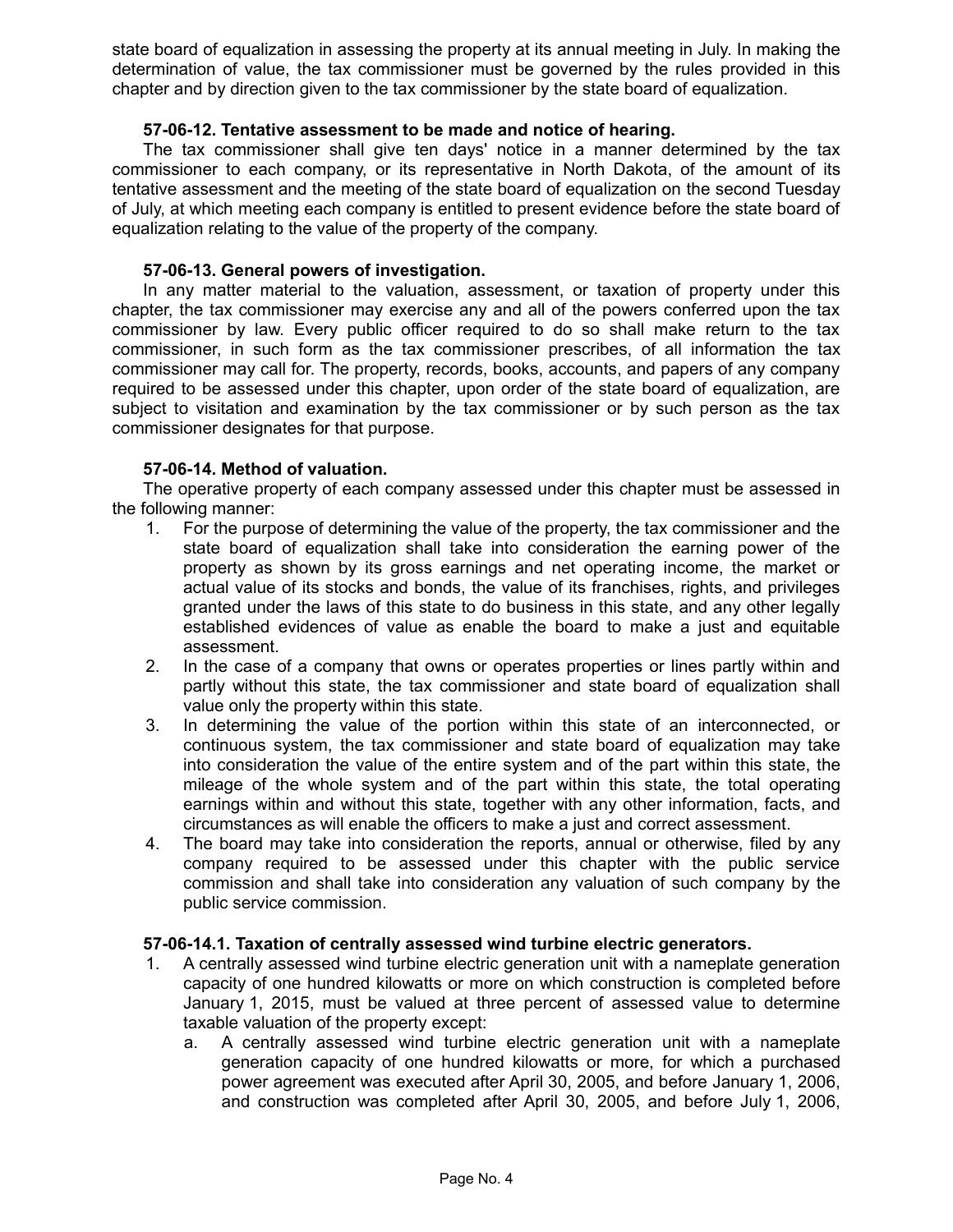must be valued at one and one-half percent of assessed value to determine taxable valuation of the property; and

- b. A centrally assessed wind turbine electric generation unit with a nameplate generation capacity of one hundred kilowatts or more, on which construction is completed after June 30, 2006, and before January 1, 2015, must be valued at one and one-half percent of assessed value to determine taxable valuation of the property.
- 2. A centrally assessed wind turbine electric generation unit with a nameplate generation capacity of one hundred kilowatts or more, on which construction is completed after December 31, 2014, or which is twenty years or more from the date of first assessment, is subject to taxes in lieu of property taxes, to be determined as provided in subsection 1 of section 57-33.2-04 and subject to any associated administrative provisions of chapter 57-33.2.

#### **57-06-15. Assessment by state board of equalization - Notice of increase.**

The state board of equalization may adopt the tentative assessment of the tax commissioner in whole or in part. The valuation and tentative assessments made by the tax commissioner must be considered merely findings of fact of the executive officer of the board. The state board of equalization shall review the valuation and tentative assessment at the time of its annual meeting in July of each year and then shall make a final assessment of the property. It may increase or lower the entire assessment, or any assessment contained therein, on any item contained within the assessment of any company. Before the state board of equalization may make an increase in the assessed valuation of the property of the company over the valuation contained in the tentative assessment, notice must be given to the company of the proposed increase and a hearing granted thereon. A ten-day written notice of the proposed increase and hearing must be given to the company, either by mail addressed to the company, or personally served on a duly authorized agent of the company.

#### **57-06-16. Equalization.**

It is the duty of the state board of equalization, in assessing the property of companies required to be assessed under this chapter, to equalize the assessments of the property of the companies in order to bring about, as nearly as possible, equality and uniformity in the assessment of all classes of taxable property.

## **57-06-17. Allocation of assessment of operative property constituting a single and continuous property.**

Repealed by S.L. 2005, ch. 545, § 10.

#### **57-06-17.1. Carbon dioxide pipeline exemption.**

Property, not including land, is exempt from taxation during construction and for the first ten full taxable years following initial operation if it consists of a pipeline, constructed after 1996, and necessary associated equipment for the transportation or storage of carbon dioxide for secure geologic storage or use in enhanced recovery of oil or natural gas.

#### **57-06-17.2. Payments in lieu of taxes.**

Carbon dioxide pipeline property described in section 57-06-17.1 is subject to payments in lieu of property taxes during the time it is exempt from taxation under section 57-06-17.1. For the purpose of these payments, carbon dioxide pipeline property described in section 57-06-17.1 must be valued annually by the state board of equalization in the manner that other pipeline valuations are certified. The county auditor shall calculate taxes on the carbon dioxide pipeline property described in section 57-06-17.1 in the same manner that taxes are calculated on other pipeline property. Not later than December twenty-sixth of each year, each county auditor shall submit a statement of the amount of taxes that would have been assessed against carbon dioxide pipeline property, exempted under section 57-06-17.1, to the state treasurer for payment. The state treasurer shall make the required payment to each county not later than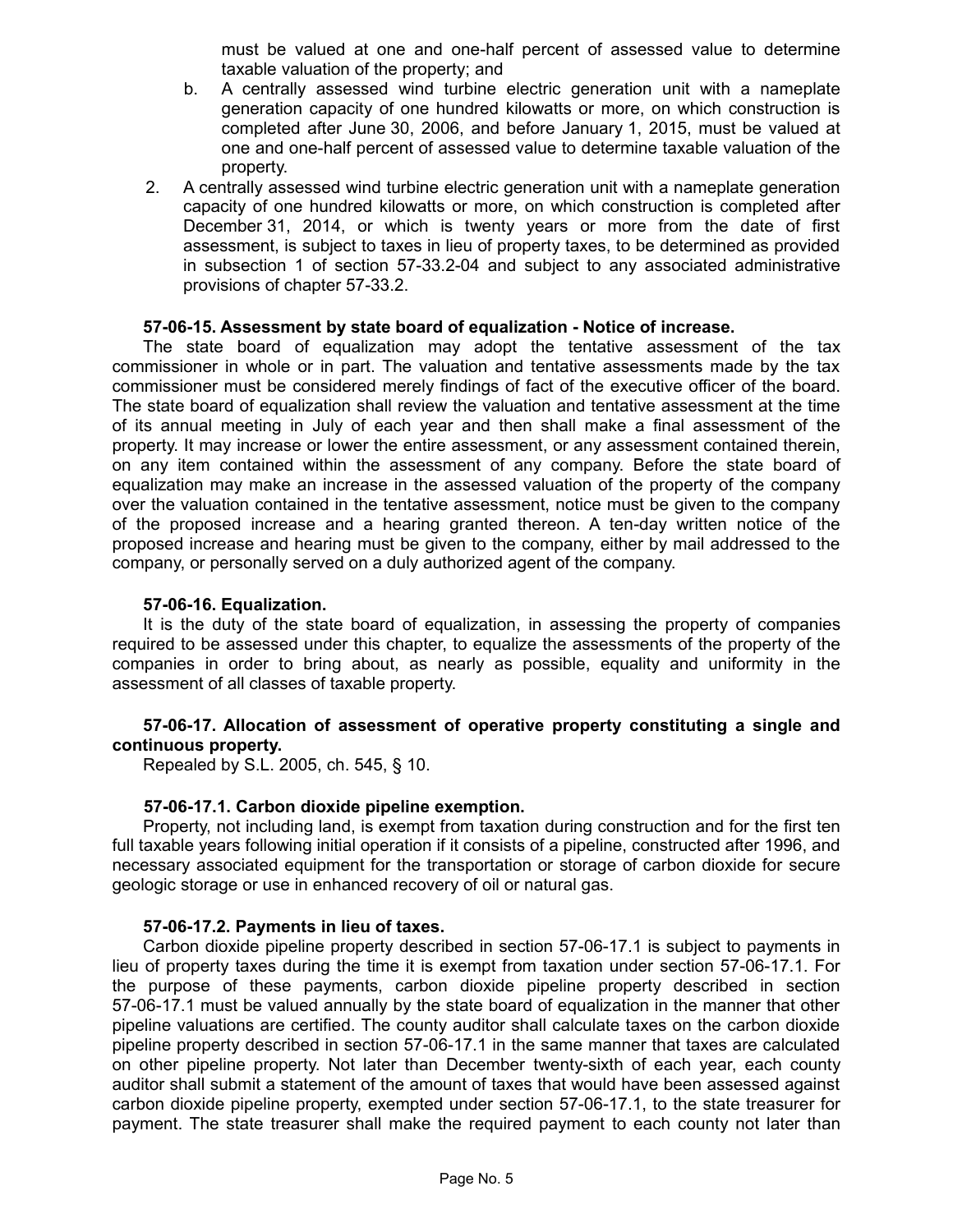March first of the following year, and the county auditor shall distribute the payments to the political subdivisions in which the exempt pipeline property is located. Carbon dioxide pipeline property for which payments in lieu of taxes are required must be excluded from the valuation of property in the taxing district for purposes of determining the mill rate for the taxing district.

# **57-06-17.3. New transmission line property tax exemption.**

A transmission line of two hundred thirty kilovolts or larger, and its associated transmission substations, which is not taxable under chapter 57-33.2 and is initially placed in service on or after October 1, 2002, is subject to a tax at the rate of three hundred dollars per mile [1.61 kilometers] or fraction of a mile. A transmission line subject to taxation under this section is exempt from property taxes for the first taxable year after the line is initially placed in service, and the taxes under this section must be reduced by:

- 1. Seventy-five percent for the second taxable year of operation of the transmission line.
- 2. Fifty percent for the third taxable year of operation of the transmission line.
- 3. Twenty-five percent for the fourth taxable year of operation of the transmission line.

After the fourth taxable year of operation of the transmission line, the transmission line and its associated transmission substations are exempt from property taxes and are subject to a tax at the rate of three hundred dollars per mile [1.61 kilometers] or fraction thereof of the line located in this state. The per mile tax imposed by this section applies to the transmission line and its associated transmission substations and is subject to allocation among counties in the proportion that the miles of that transmission line in the county bears to the miles of that transmission line in the state.

For purposes of this section, "initially placed in service" includes both new construction and substantial expansion of the carrying capacity of a pre-existing line, and "substantial expansion" means an increase in carrying capacity of fifty percent or more.

#### **57-06-17.4. Pipeline authority exemption.**

Property, not including land, is exempt from taxation during construction and for the first ten full taxable years following initial operation if it consists of a pipeline owned by the authority and constructed after 2006, and necessary associated equipment for the transportation or storage of energy-related commodities if constructed under chapter 54-17.7. Pipeline facilities property described in subsection 6 of section 54-17.7-02 is subject to payments in lieu of property taxes during the time it is exempt from taxation. For the purpose of these payments, pipeline facilities property described in subsection 6 of section 54-17.7-02, whether or not it crosses multiple geographic taxing districts, must be valued annually by the state board of equalization and certified in the manner that other pipeline valuations are certified. The county auditor shall calculate taxes on the pipeline facilities property described in subsection 6 of section 54-17.7-02 in the same manner that taxes are calculated on other pipeline property. Not later than December twenty-sixth of each year, each county auditor shall submit a statement of the amount of taxes that would have been assessed against pipeline facilities property exempted under this section to the state treasurer for payment. The state treasurer shall make the required payment to each county not later than March first of the following year, and the county auditor shall distribute the payments to the political subdivisions in which the exempt pipeline facilities property is located.

#### **57-06-18. Allocation of assessment of other operative property.**

All lots and parcels of real estate, not including rights of way, with the buildings, structures, and improvements thereon, dams and powerhouses, substations, shops, and other buildings, electric power, electric light, gas, or steam distribution systems, and other personal property not a part of any single and continuous property, must be separately assessed and the assessment must be allocated to the taxing district in which the property is located. The assessment by the state board of equalization covering the property must give a legal description of the real estate and a general description of other property sufficient for identification. The assessment by the board of the operative property must cover the aggregate valuation of the property of any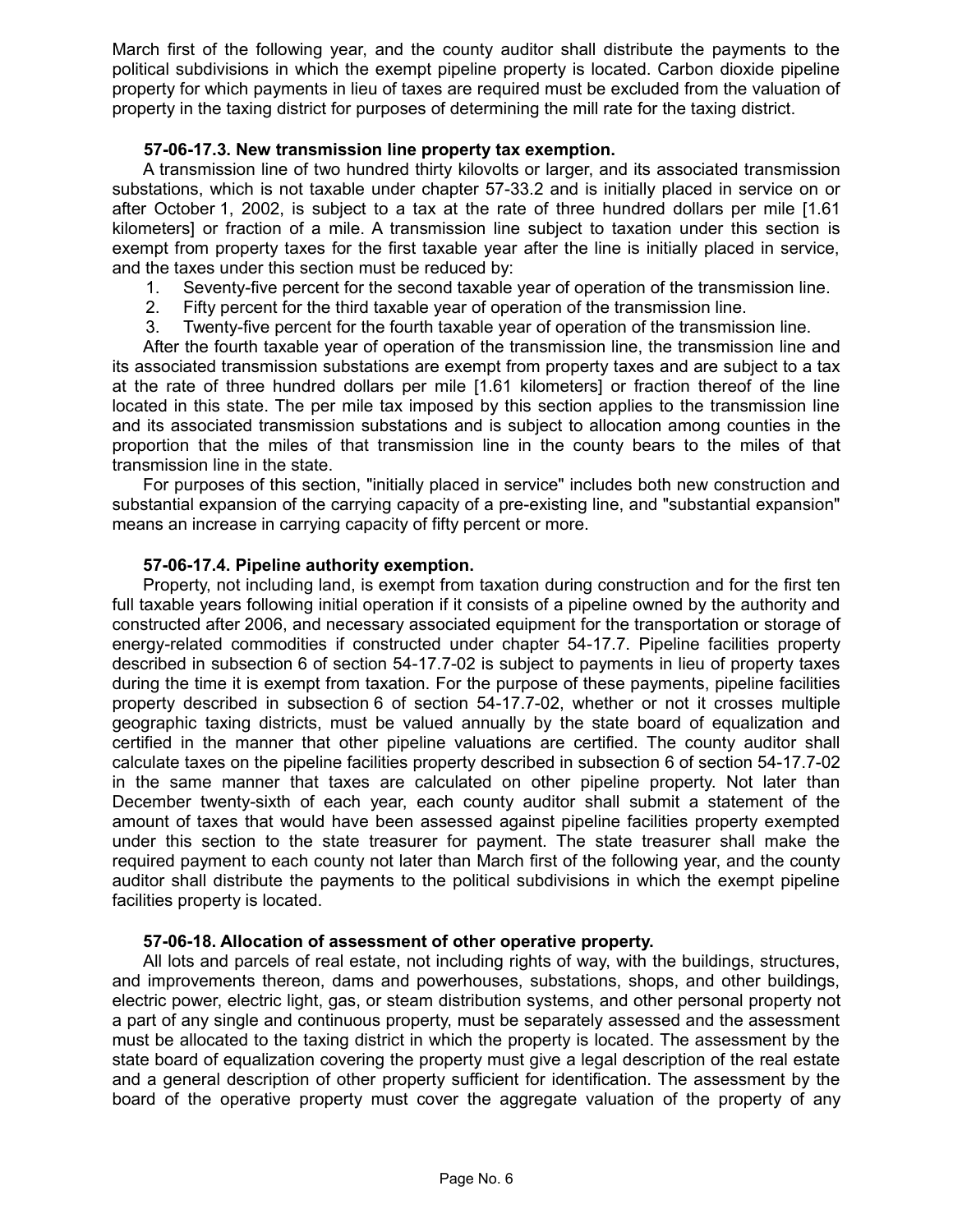company in any municipality or taxing district of the state as a unit and need not be made in detail.

### **57-06-19. Certification of assessment.**

The state tax commissioner shall certify to the county auditor of each county in which the company assessed owns property the total true and full valuation of the company's property, with information as to the amount in each assessment district within the county.

## **57-06-20. Duties of county auditor.**

The county auditor, after receiving the statement from the tax commissioner, shall enter the valuations mentioned in section 57-06-19 in the assessment record of the several taxing districts of the county into or through which the lines extend, or in which the property is located. Taxes must be extended upon such percentage of full values as is required by law and at the same rate and in the same manner as taxes upon tangible personal property in such taxing districts.

## **57-06-21. Maps - Reports to county auditors.**

- 1. By January first of each year, the county auditor shall provide to each company required to be assessed under this chapter a current map of the county showing the boundaries of each taxing district in the county.
- 2. By February fifteenth of each year, each company required to be assessed under this chapter shall file with:
	- a. The county auditor of each county within which any part of its operative property is located, a report containing a copy of the information required in subsection 16 of section 57-06-06, subsection 1 of section 57-06-07, and subsection 1 of section 57-06-08. The report must provide a general description of all the company's property located within the county, with operative and nonoperative property listed separately. The report must give the length of the line or lines within the county and the length in each taxing district of each line constituting part of a single and continuous line or property.
	- b. The county auditor and the tax commissioner, a map of all the company's lines within the county showing clearly the length of the company's lines within each taxing district as of January first of that year.

# **57-06-21.1. Verification by county auditor of reports.**

By May thirty-first of each year, the county auditor shall verify to the tax commissioner, in the manner and detail prescribed by the tax commissioner, the accuracy of the information filed with the county auditor under subdivision a of subsection 2 of section 57-06-21.

#### **57-06-22. Enforcement of collection.**

The property of a company assessed under the provisions of this chapter, for the purposes of assessment and taxation and the collection of taxes, must be considered personal property. The taxes assessed on such property are a perpetual paramount lien upon all the franchises and property, both real and personal, of every kind and nature belonging to the company assessed from and after the date upon which the assessment is made, and no sale or transfer of such property, or of any part thereof, divests, or in any way affects, the lien for the taxes upon such property. No company which has been assessed and taxed under the provisions of this chapter is entitled to have a transfer of any of its said property by deed, bill of sale, or otherwise entered, filed, or recorded upon the records of the office of the recorder, county treasurer, or county auditor, unless all taxes then due against the said property first are paid and satisfied. All laws not in conflict with the provisions of this chapter, relating to the enforcement of the payment of delinquent personal property taxes, are applicable to all taxes levied on such property pursuant to the provisions of this chapter, and when any taxes levied pursuant to the provisions of this chapter become delinquent, the county treasurer charged with the duty of collecting such delinquent taxes shall proceed to collect the same in the manner now provided by law for the